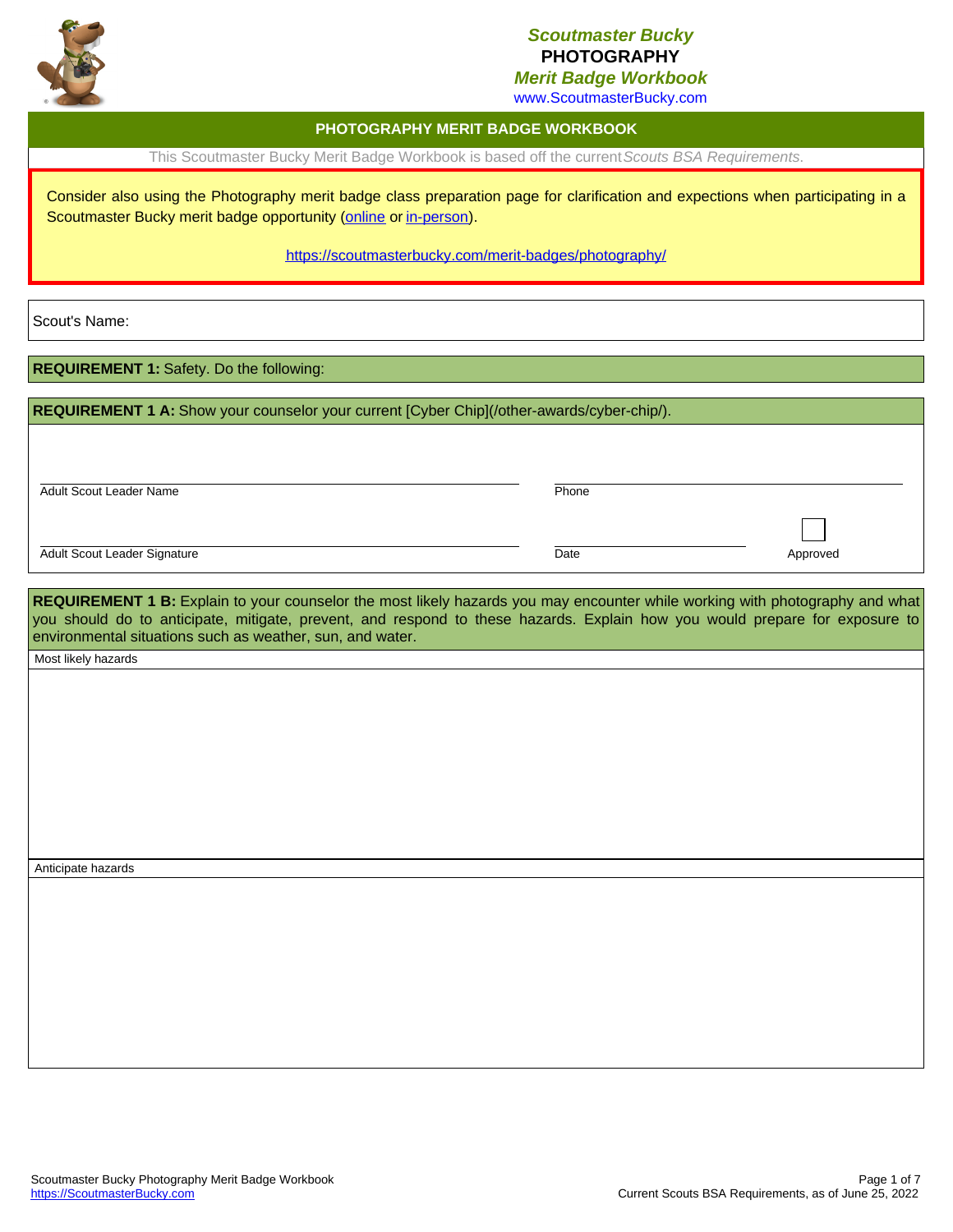

Prevent hazards

Mitigate hazards Respond to hazards How you would prepare for exposure to environmental situations

**REQUIREMENT 2:** Explain how the following elements and terms can affect the quality of a picture: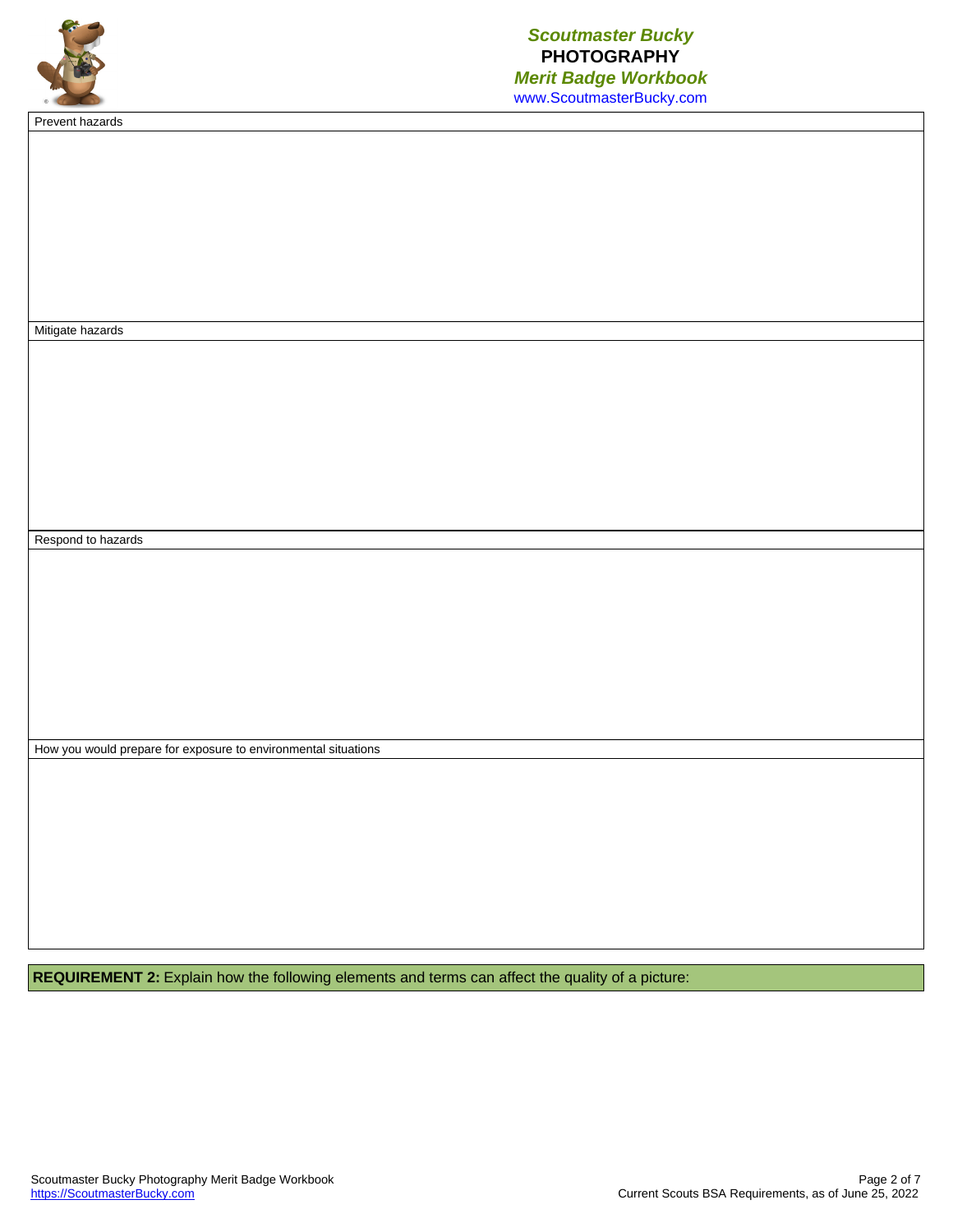

## *Scoutmaster Bucky* **PHOTOGRAPHY** *Merit Badge Workbook*

www.ScoutmasterBucky.com

**REQUIREMENT 2 A:** Light—natural light (ambient/existing), low light (such as at night), and artificial light (such as from a flash)

**REQUIREMENT 2 B:** Exposure—aperture (f-stops), shutter speed, ISO

**REQUIREMENT 2 C:** Depth of field

**REQUIREMENT 2 D:** Composition—rule of thirds, leading lines, framing, depth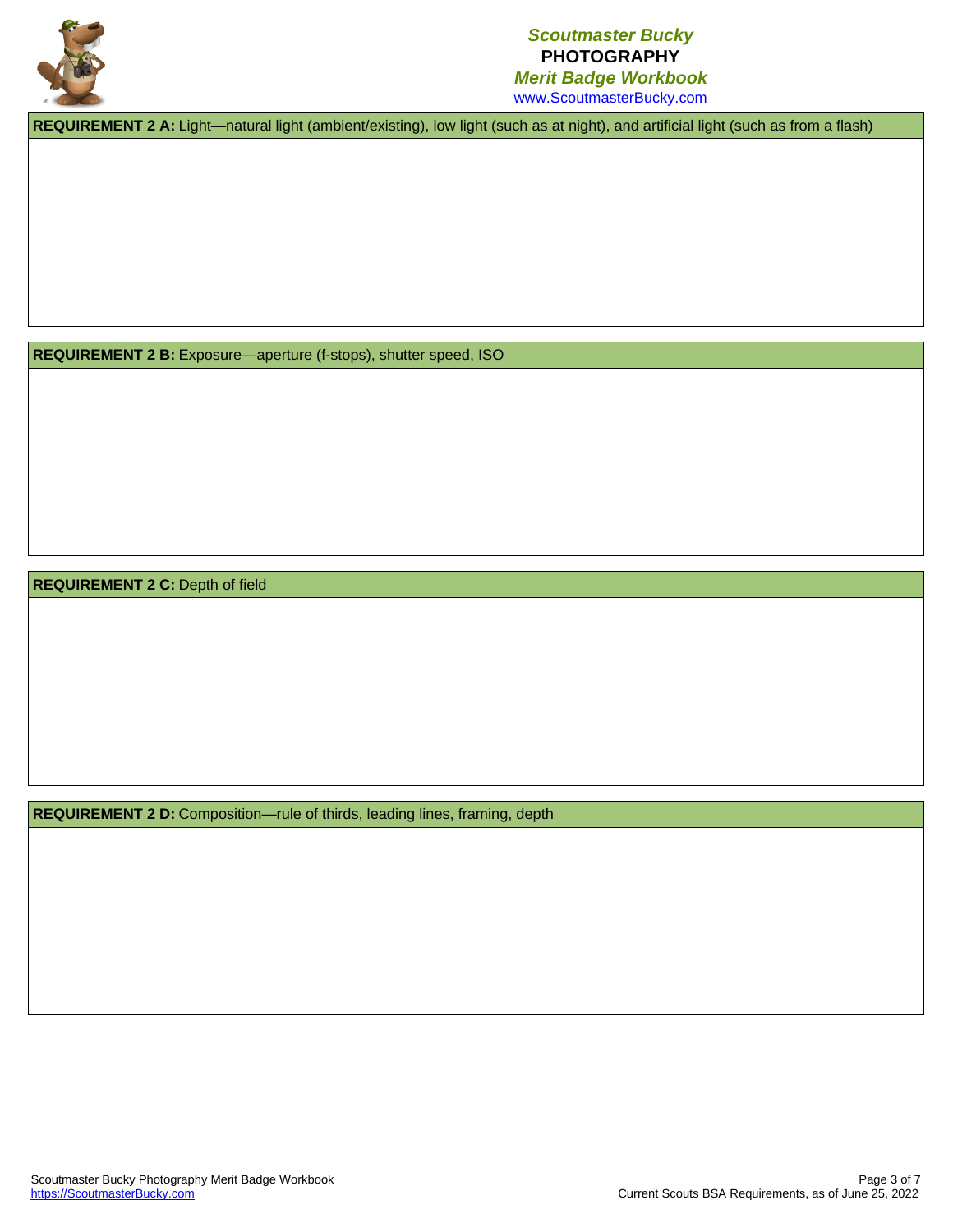

**REQUIREMENT 2 E:** Angle of view

**REQUIREMENT 2 F:** Stop action and blur motion

**REQUIREMENT 2 G:** Decisive moment (action or expression captured by the photographer)

**REQUIREMENT 3:** Explain the basic parts and operation of a camera. Explain how an exposure is made when you take a picture.

**REQUIREMENT 4:** Do TWO of the following, then share your work with your counselor.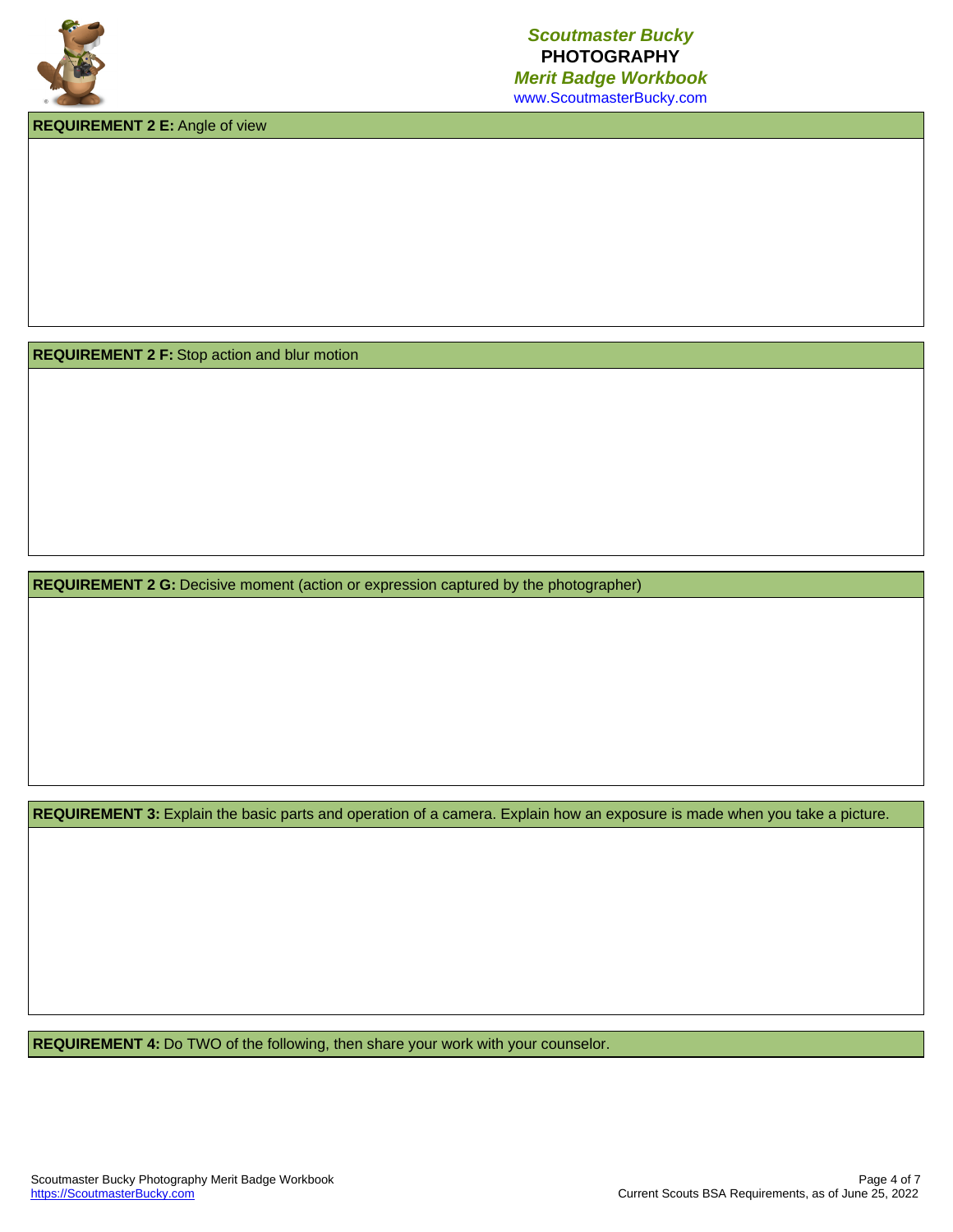

## *Scoutmaster Bucky* **PHOTOGRAPHY** *Merit Badge Workbook*

www.ScoutmasterBucky.com

**REQUIREMENT 4 A:** Photograph one subject from two different angles or perspectives.

**REQUIREMENT 4 B:** Photograph one subject from two different light sources—artificial and natural.

**REQUIREMENT 4 C:** Photograph one subject with two different depths of field.

**REQUIREMENT 4 D:** Photograph one subject with two different compositional techniques.

### **REQUIREMENT 5:** Photograph THREE of the following, then share your work with your counselor.

| a. Close-up of a person                               |
|-------------------------------------------------------|
| b. Two to three people interacting                    |
| c. Action shot                                        |
| d. Animal shot                                        |
| e. Nature shot                                        |
| f. Picture of a person-candid, posed, or camera aware |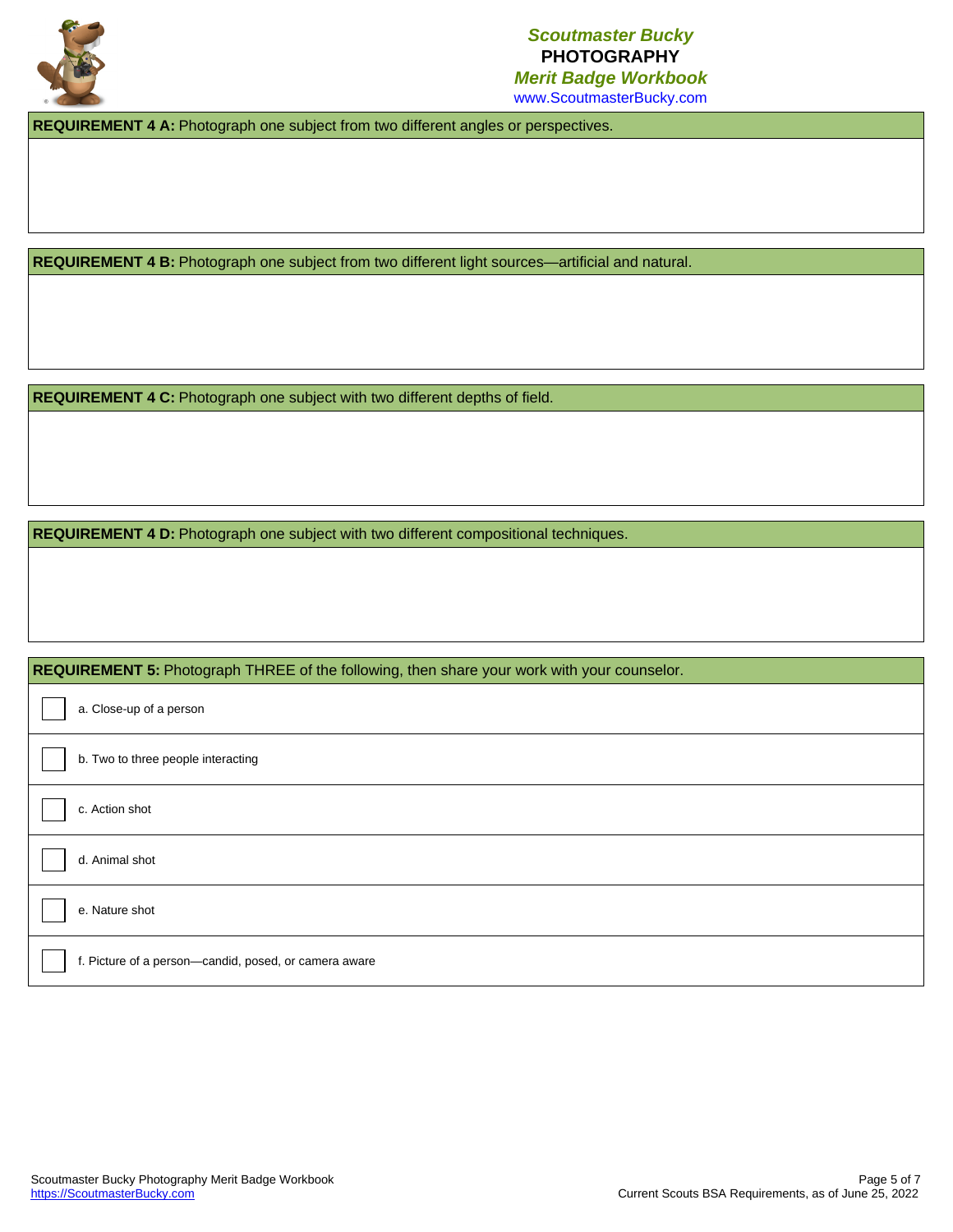

## *Scoutmaster Bucky* **PHOTOGRAPHY**

*Merit Badge Workbook* www.ScoutmasterBucky.com

REQUIREMENT 6: Describe how software allows you to enhance your photograph after it is taken. Select a photo you have taken, then do ONE of the following, and share what you have done with your counselor.

How software allows you to enhance your photograph

a. Crop your photograph.

b. Adjust the exposure or make a color correction.

c. Show another way you could improve your picture for impact.

**REQUIREMENT** 7: Using images other than those created for requirements 4, 5, and 6, produce a visual story to document an event to photograph OR choose a topic that interests you to photograph. Do the following:

**REQUIREMENT 7 A:** Plan the images you need to photograph for your photo story.

**REQUIREMENT 7 B:** Share your plan with your counselor, and get your counselor's input and approval before you proceed.